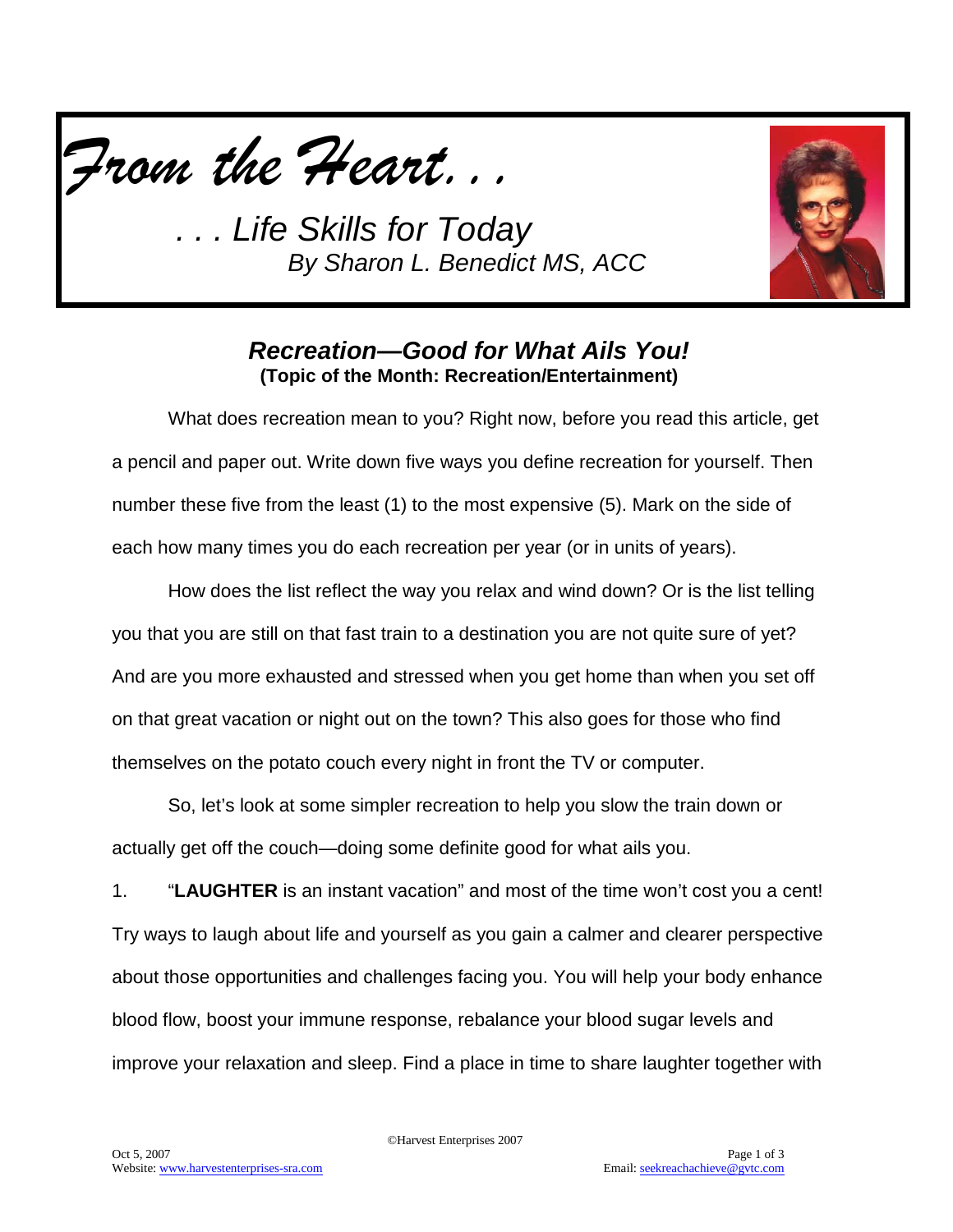those you love—at the dinner table, playing board games, a classic funny movie, just talking and passing the day together.

2. **WALKING—**how easy can that be! With the appropriate mindset or attitude, walking can be a great stress reliever, quiet your thoughts, focus your energies, and boost your natural endorphins. Set a routine to walk alone as well as with a friend or spouse.

3. **DANCING** to your favorite music can do more to soften a conflict, recharge your creativity, and clear your mind than any movement. Dancing also is definitely aerobic and heart healthy; and definitely just plain fun moving and grooving alone or with others. Take dancing lessons to learn the oldest and greatest moves and the latest new grooves. You won't regret it!

4. **CREATIVE ARTS/CRAFTS**—get connected! Not only routinely visit your local galleries, museum, plays, and concerts, take some classes. Whether you choose the performing arts of music, dance, drama or comedy, visual or literary arts, creative crafts, get connected. Learn how the arts can nurture your body and soul, and give you a profound appreciation for the unlimited imagination and creative genius of those artists & craftsmen in your neighborhood and around the nation.

5. **COOKING CUISINE**—good for your appetite and health! One of the most wonderful and satisfying activities is the flooding fragrances of great food right in your own home. Not only good for your palette but also for your health—just as long as you choose those healthy ingredients and recipes! So, get connected with people, books, and classes. You will not only change the way you eat but also your life for the better.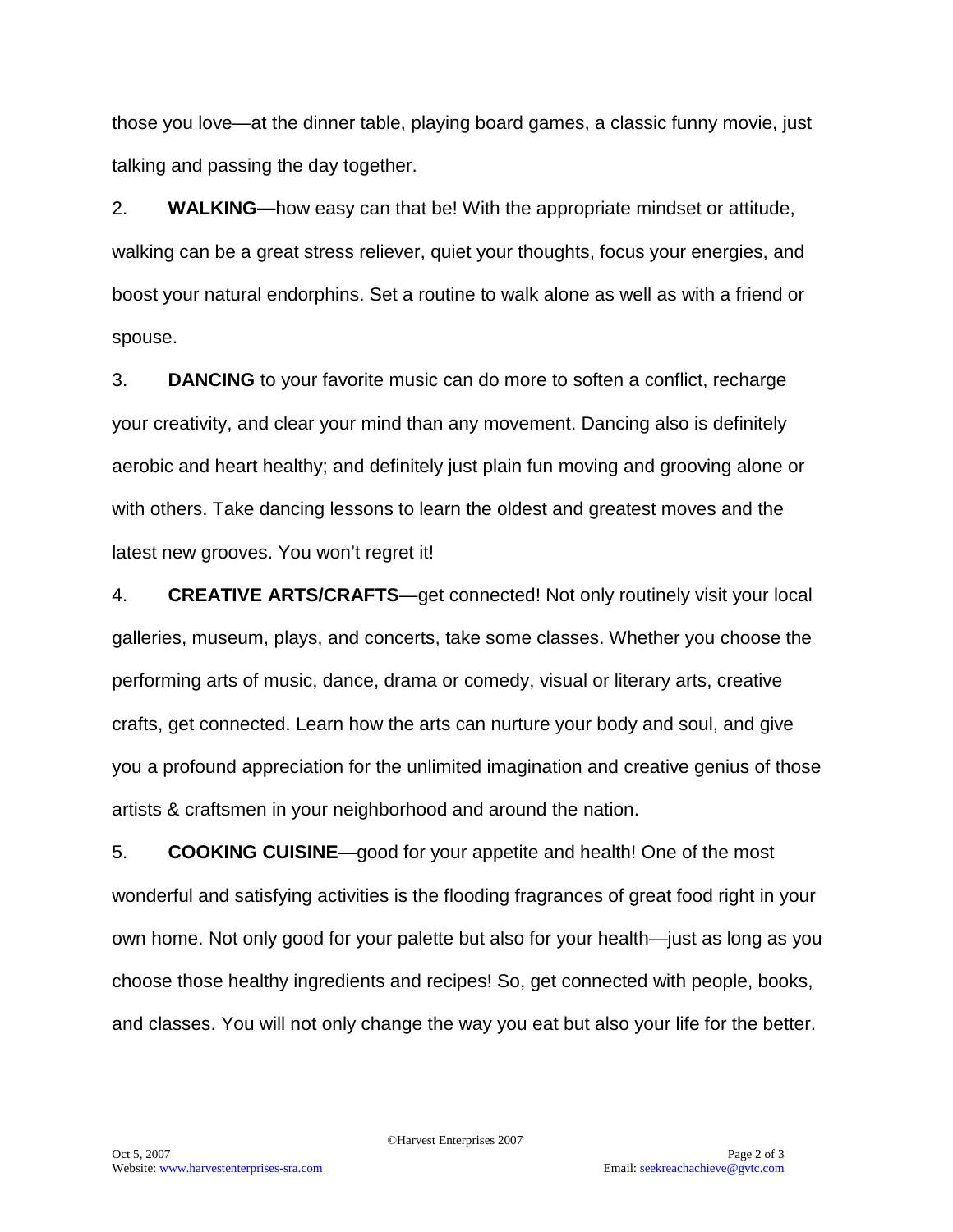6. **GARDENING**—no matter the size of your patch of soil, dig into that earth and plant a garden to soothe your soul sores and put food on the table. As you bring in those flowers, herbs, and vegetables you lovingly tended, your home will shine with a sense of wholeness and hospitality every guest will cherish.

7. **OUTDOORS BEYOND YOUR DOORS**—take day outings near home to places you have always wanted to see but never took the time. Check out historic markers along the road, historic museums, hike the hillsides and mountains, bike them. You will come home appreciating your own abode and community where you live and raise your children. You will then actually build stronger roots in your community and for your family.

Recreation can mean just about anything to a person, depending on what interest and forms of activity foster relaxation and enjoyment. Yet, are any of these recreational activities listed here on your list of five? If not, I encourage you to consider giving one or more a try. Before you make world traveling plans, get in the groove with the simpler recreational pleasures of life. The every day stresses and concerns will become much lighter and easier to handle. You will then have the needed energy and motivation to plan your bigger recreational adventures.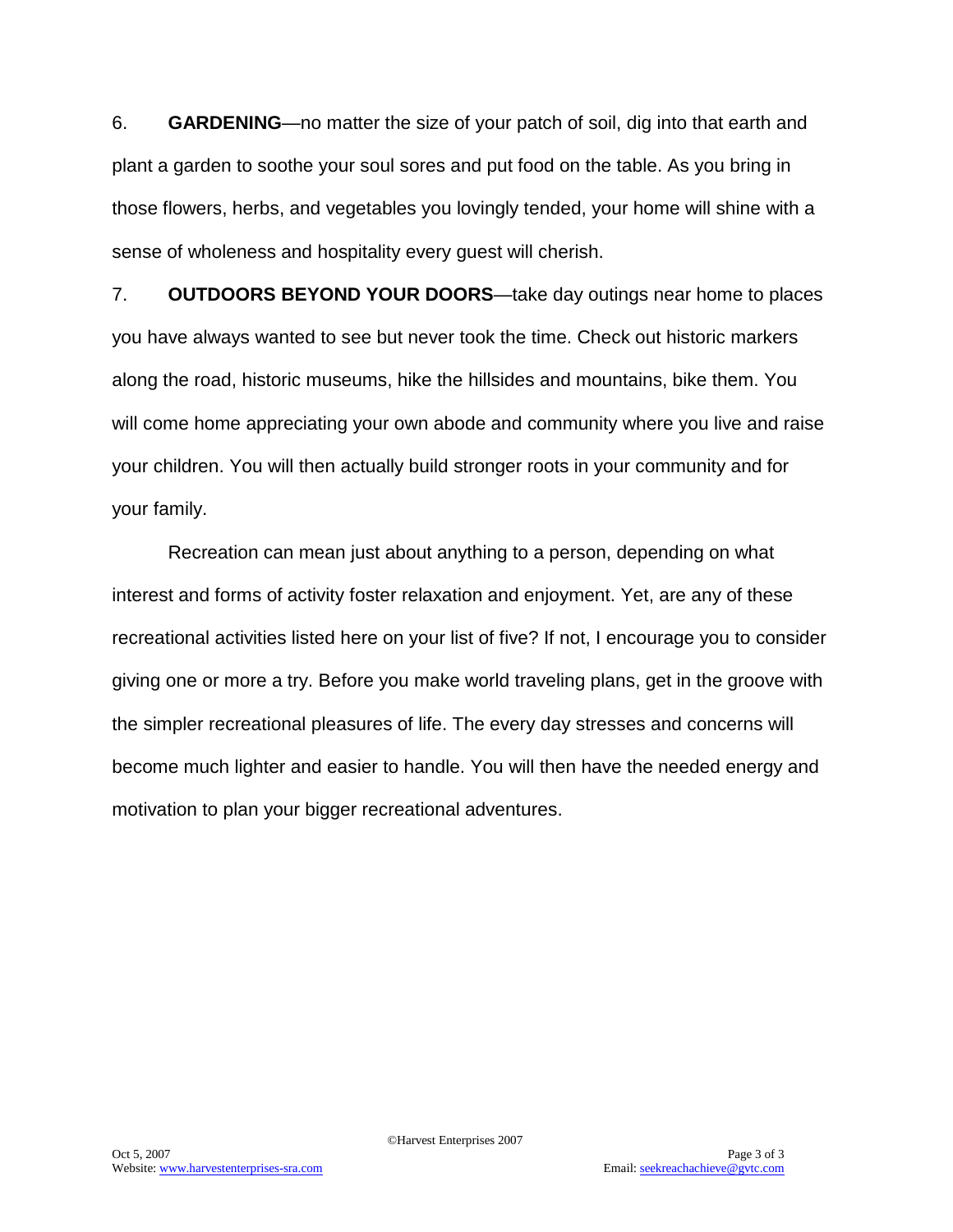



## *On The Road—Story Telling Time* **(Topic of the Month: Recreation/Entertainment)**

Throughout our daughters young years, we would always go camping in the Texas hill country and travel to the four corner states during the late summer months. The girls were always excited about seeing new and familiar places. We rented a popup trailer with all the conveniences of course.

I remember one summer we went camping close to home at Choke Canyon, Texas. We brought a newly hatched duck from our animal menagerie that wasn't doing well. We set up comfortable warm bedding with a light for it and watched it carefully throughout the night. The next morning we decided to see if it could walk. So, we took "Goldie" outside. Naturally, when Goldie saw my daughter Kelly's tennis shoes, it immediately started following her everywhere, chirping merrily along. That was one of Kelly's most favorite vacation times as Goldie became one of her closest pets. And it was definitely NOT designated as the chosen entrée for Roasted Duck with sage, onion & apple stuffing!

Over the years, we have had many camping adventures in the Arizona & New Mexico deserts, Colorado aspen tree line mountain tops, and California's beautiful ocean side. With every vacation their father made up a story or two along the way to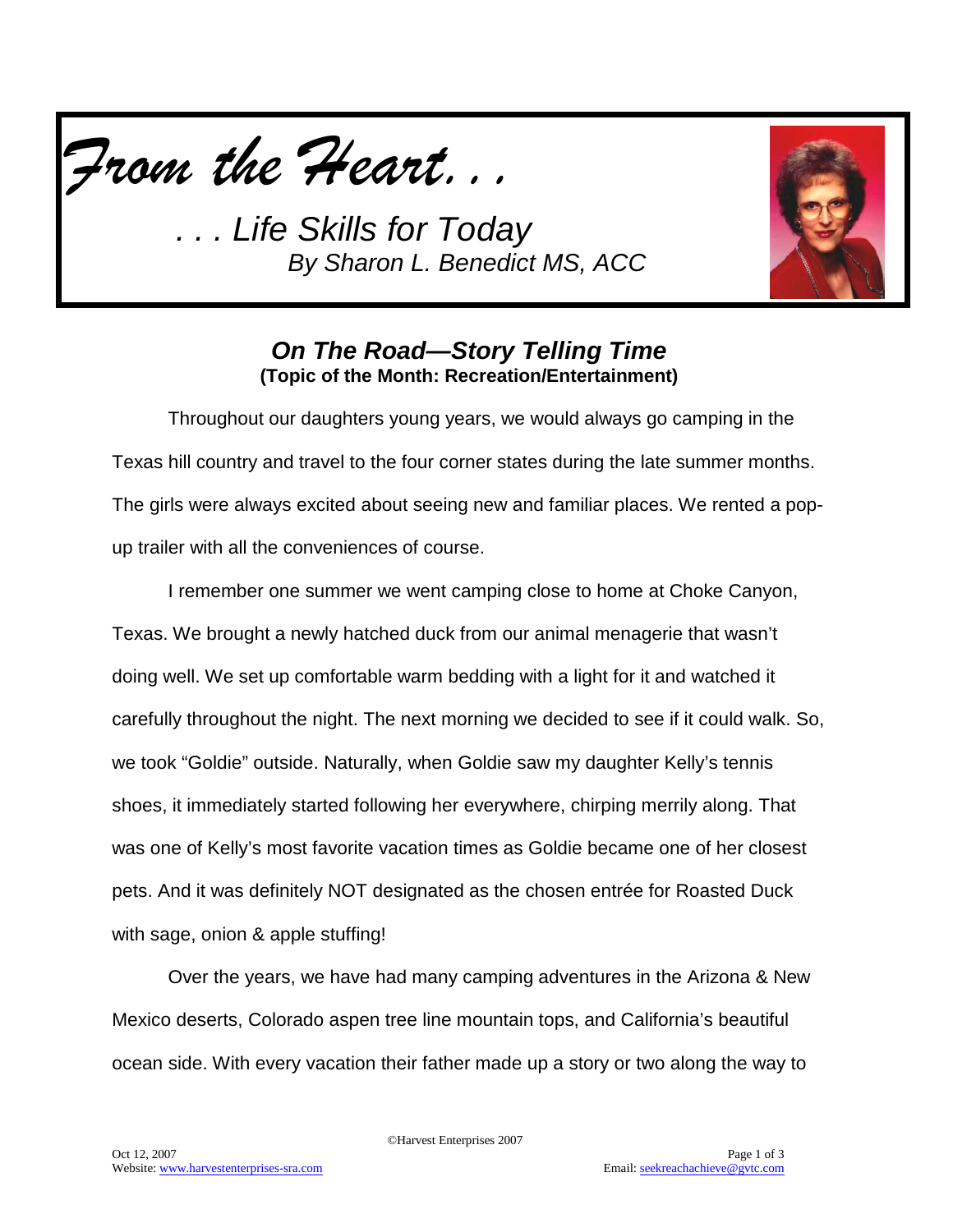keep the girls from getting bored to tears on the long hours getting from one spot to the next.

John asked each of us to think of one word each, and he would weave a story around them. One story in particular the girls never forgot. The words we gave him were "strawberry", "dragon", and "garden patch". What an imagination he had. The hours flew by! And we wanted to keep giving him three words for another story to create. Even today, we all keep encouraging him to write his children's stories down for all to read. Hopefully, one day you just may see them on your bookstore shelf.

So, whenever your kids in the back seat gang up on you and decide to throw a fit or try to jump out the car window if you don't stop soon, weave a story or two or three. For many of you today, you may have a DVD TV/player in your car to keep them zombied. How about using this precious time where you can actually interact together? Have them create a story themselves from words you all choose. I guarantee the hours will feel like minutes when you arrive at your next vacation destination. But for longer trips, by all means have an assortment of activities and distractions, as offered by FamilyFun.com (check them out for details,

[http://familyfun.go.com/family-travel/road-trips/feature/famf48cargames/\)](http://familyfun.go.com/family-travel/road-trips/feature/famf48cargames/):

- Books on tapes for the road
- Car-ride food treats (healthy of course!),
- Getting to know you games ( e.g. *Two Truths & One Lie*—taking turns, the first person tells the group three statements about himself or herself. Two are true and one is a lie. Everyone tries to guess which one is the lie; *Mad, Sad, Glad*—take turns describing something that made you mad, sad and glad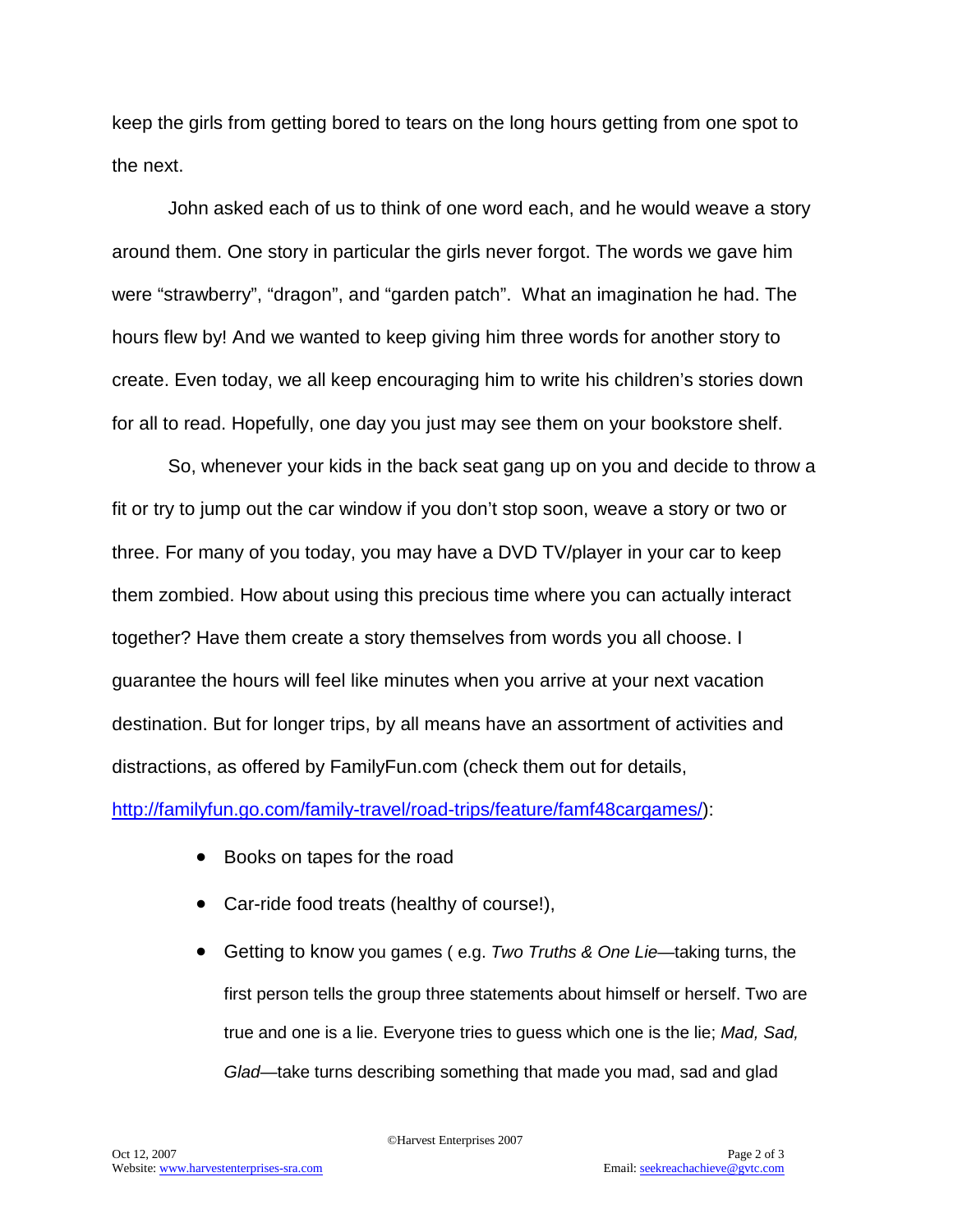during the day; *Personal Adventures*—take turns sharing the memorable events of your lives, scariest, funniest, best, worst, most embarrassing, most proud of; *What If--*take turns answering hypothetical questions)

- Laugh out loud—in the privacy of your own car, you can laugh as loud as you want or shout out the answers to questions.
- The car next door—invent stories about people in the car next to yours. What do you think they do for work? What's their favorite food? Where do they go on vacation? Get into lots of details
- Buzz—this is a team effort to try to reach 100 without making a mistake.
- Alphabet words—starting with A, find words on signs that begin with each alphabet letter.
- Where do you do it?—one person mimics a sound, and everyone tries to guess where this sound is performed.
- Building words—take turns saying letters and build words together.
- I spy—someone says "I spy with my little eye something green." Whoever guesses correctly goes next.
- Scavenger hunt in the car/find it on the road—compete against each other or work together as a team to spot all items on a list.
- Tray top games—crazy creatures created out of paper, one minute of words
- Ultimate travel activity bag—bring a bag of goodies along such as colored pipe cleaners for creating different creatures, pencils, papers, kazoos, deck of cards, stickers, some of your child's toys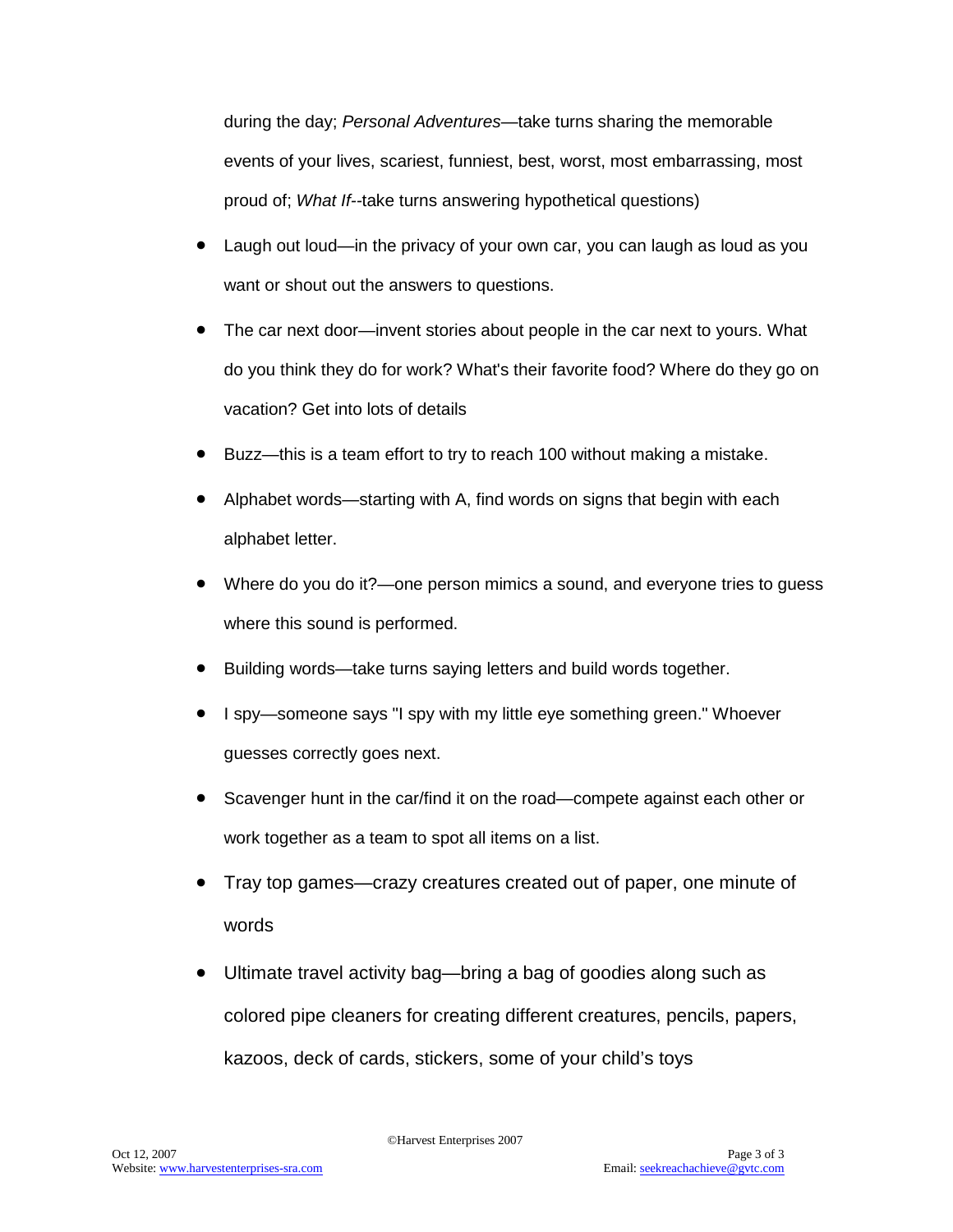



## *Down Home Entertainment Right in Your Backyard!* **(Topic of the Month: Recreation/Entertainment)**

Since this month's topic is *Recreation/Entertainment,* I just couldn't write without telling you about one of the great entertainment events right here in our beautiful hill country this very weekend starting today. I know this may sound like a commercial but the heart and soul put into this event just can't be passed up. And I mean *ENTERTAINMENT* with all caps flashing!

It's the *Boerne Festival of Art & Music 2007* starting today, October 19 through the 21st [\(www.ciboloarts.org\)](http://www.ciboloarts.org/). Although Cibolo Arts Council has put on this fund raising event for the past three years, this year is particularly extraordinary. This nonprofit organization puts their heart's passion into supporting the arts in all its forms and media. They also have brought together some of the most proactive nonprofit organizations making Boerne and the hill country a very special place to live.

This flagship event is produced in collaboration with the Boerne Area Artists Association and brings together an array of other nonprofits that are the backbone of our community. These are just a sample of the nonprofits that will have a booth throughout the weekend:

• Ag Heritage Museum [\(http://www.agmuseum.org\)](http://www.agmuseum.org/)

©Harvest Enterprises 2007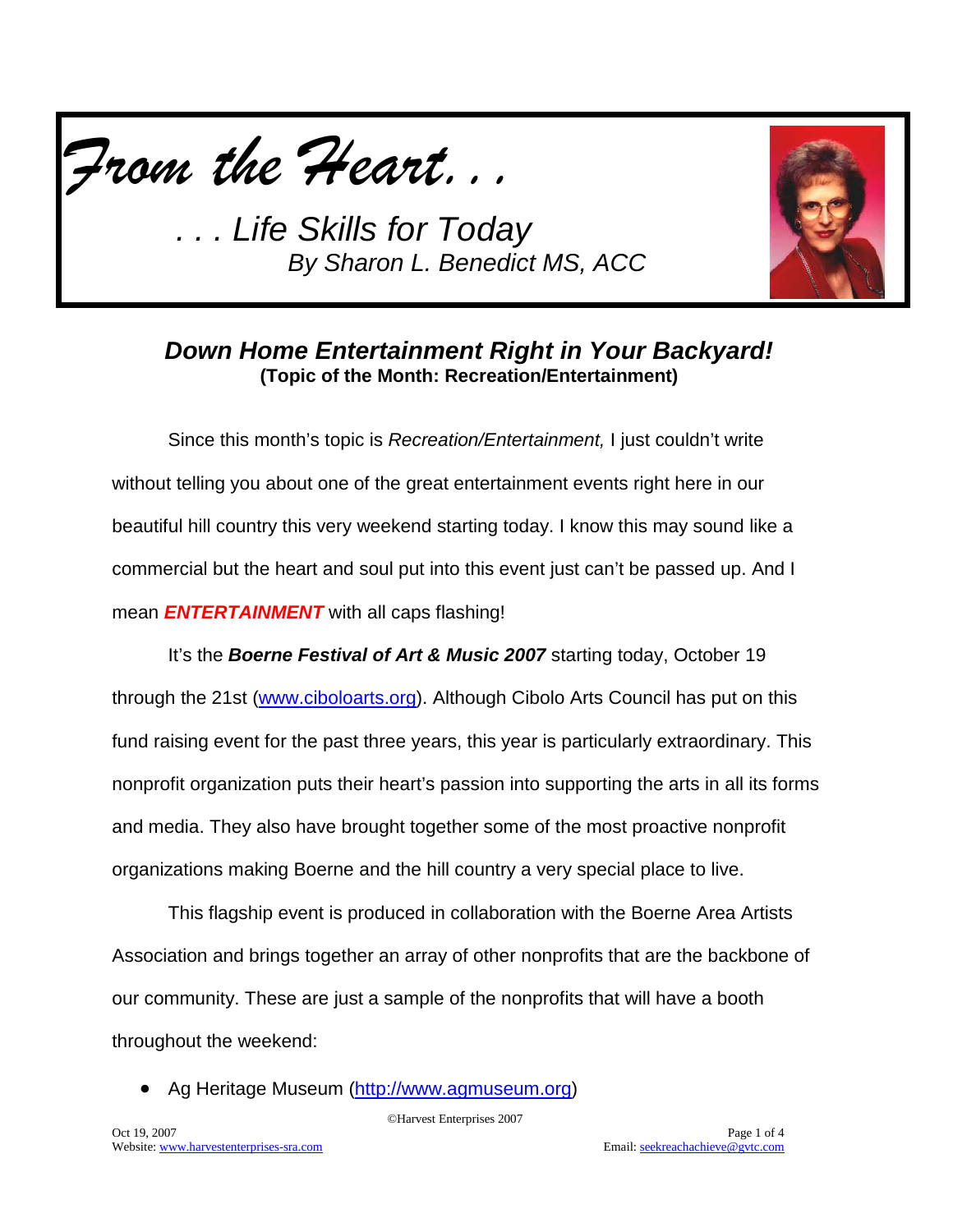- Boerne Community Theatre [\(http://www.boernetheatre.org\)](http://www.boernetheatre.org/)
- Christian Women's Job Corp [\(http://cwjckendallcounty.org\)](http://cwjckendallcounty.org/)
- Hill Country Animal League [\(http://www.petfinder.com/shelters/TX474.html\)](http://www.petfinder.com/shelters/TX474.html)
- Hill Country Mission for Health [\(http://missionforhealth.org\)](http://missionforhealth.org/)
- Majestic Ranch Arts Foundation [\(http://www.mraf.org\)](http://www.mraf.org/)

This is a first for connecting with all these great organizations in one event. Be sure to say thank you to the Cibolo Arts Council and the Boerne Area Artists Association by not only attending but contributing! You will find lots of ways to contribute starting with a CAC wristband for only \$10.

You can even support the Sam Champion Monument Fund [\(http://www.samchampionmonumentfund.com/\)](http://www.samchampionmonumentfund.com/) for the phenomenal statue to be placed at Boerne's new high school. They will also have a booth, and you can buy a brick for \$100 with your name on it that will surround the monument.

Throughout this event, you will experience a superior collection of fine artists and musicians in and around the historic setting of Boerne's Main Plaza. Tonight as part of their *Pre-Festival Celebration* from 6:30-10:30 pm, there will be a *Red Hot Chili Fest Gala and Art Auction***,** opening with cocktails and red attire for all. Music for the evening will be with Patrice Pike. Then comes the great food with gourmet chili tasting, accompanied by Tweaked Texas Tastes.

After you are satisfied with the great drinks, food, and music, a *Live Art Auction* will then begin. This gives you a perfect chance to support the Cibolo Arts Council and the many significant alliances they serve throughout our community while going home with an art treasure of your own. The Art Show and Music will

©Harvest Enterprises 2007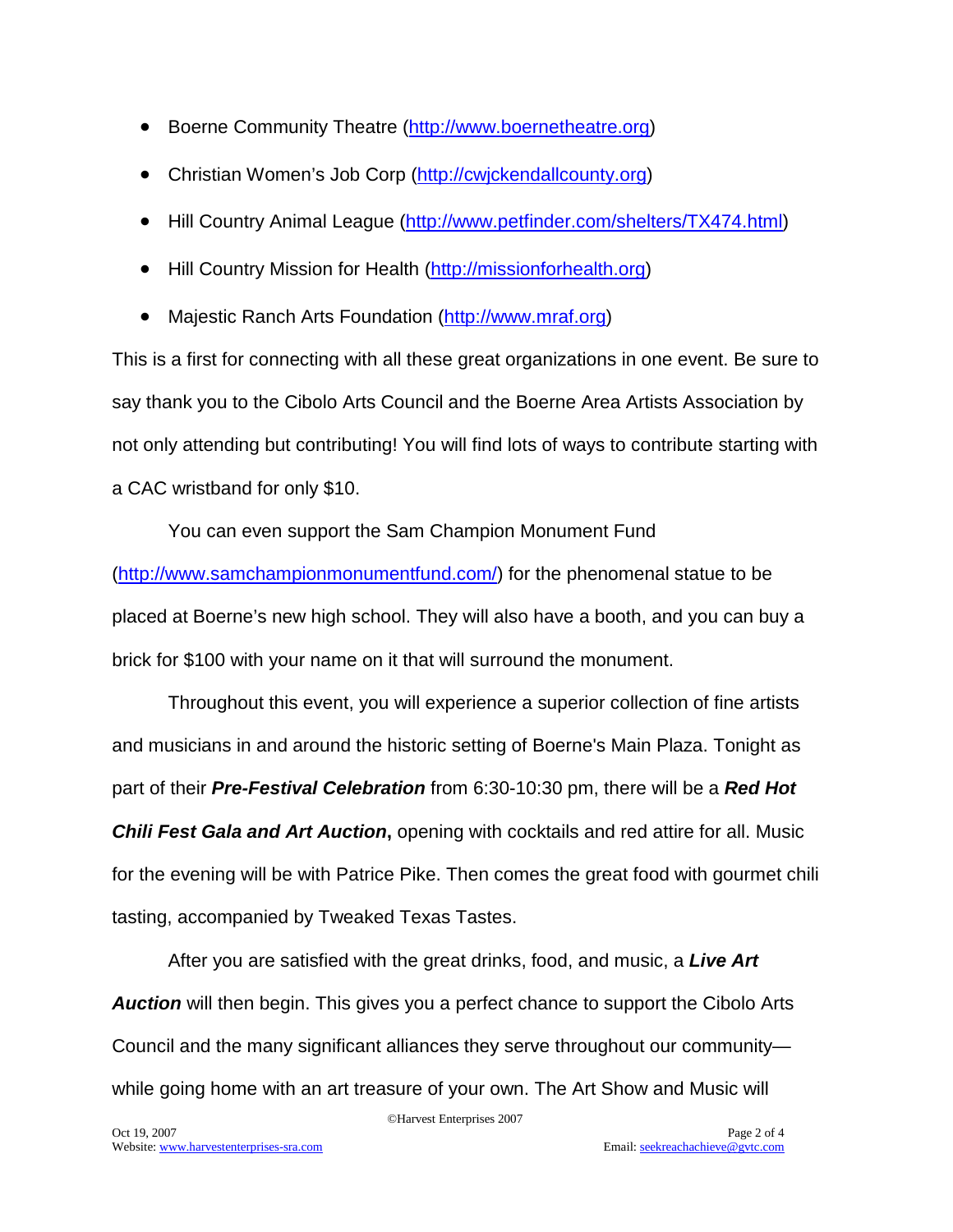continue until 10:30 pm. Yet, the fun is just beginning as you go home to rest and get ready for Saturday's breakout from 10:00 am to 6:00 pm.

Starting at 10 am, Saturday, come to the *Invitational Art Show in Ye Kendall Halle*. This intimate show will feature the work of 26 artists in a variety of media. The show is free and open to the public. So how can you pass this up?! Artists themselves will be on hand to answer questions and show off their work. Many of the artists are members of the Boerne Area Artists Association and will be showcasing their latest works.

Then watch the food galore come your way from 1:00 to 11:00 pm with the *Charity Chili Cook-Off* on Main Plaza. Chili Tasting costs only \$15 and benefits all participating Boerne area nonprofits. Many of these participating local 501(c)(3) service organizations will compete for a \$1,000 prize from the arts council. So be sure to come out and support these organizations.

Along with this food fest, music will be resound throughout the day into the evening until 11:00 pm. First, you will hear—

♫ Two Hoots and a Holler (on Main Stage in Plaza) 1:00-2:00 pm

♫ The Mike Vanderberg Experience (on Small Stage) 2:00-2:30 pm

♫ Bethany Jacobs (on Main Stage in Plaza) 2:30-3:30 pm

♫ The Mike Vanderberg Experience (on Small Stage) 3:30-4:00 pm

♫ Mystic Sister (on Main Stage in Plaza) 4:00-5:00 pm

♫ The Mike Vanderberg Experience (on Small Stage) 5:00-5:30 pm

©Harvest Enterprises 2007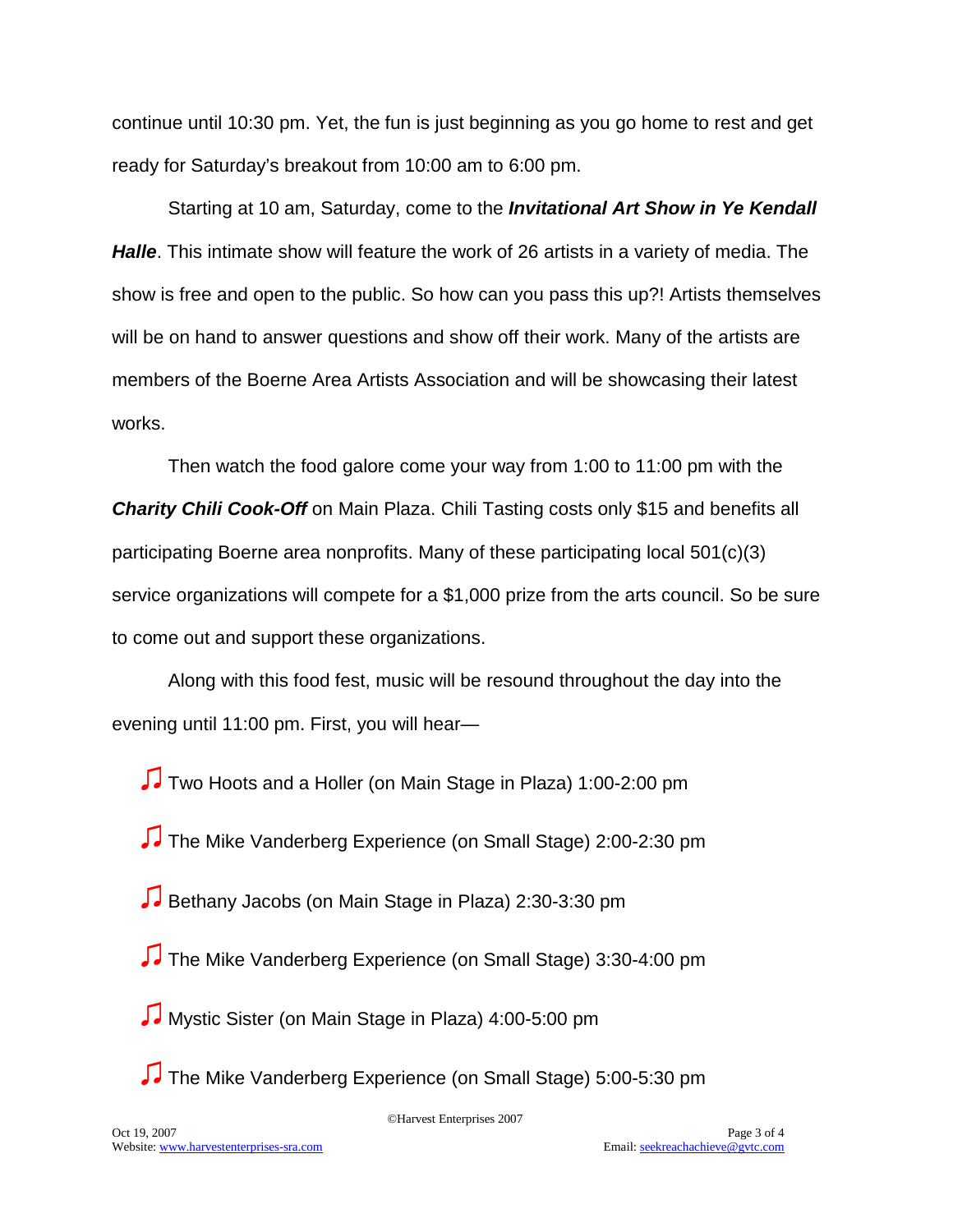♫ Flounders Without Eyes (on Main Stage in Plaza) 5:30-7:00 pm ♫ The Mike Vanderberg Experience (on Small Stage) 7:00-7:30 pm ♫ Patrice Pike (on Main Stage in Plaza) 7:30-9:00 pm

♫ The Derailers (on Main Stage in Plaza) 9:30-11:00 pm Sunday brings you another chance to visit the *Invitational Art Show* at the Ye Kendall Halle along with great food offered at the *Jazz Brunch on the Ye Kendall Inn Courtyard* from 11:00 am to 2:00 pm. What a great ending to a fun-filled weekend with listening to beautiful Jazz music while having Brunch on the Courtyard.

As a creative arts coach as well as a certified life/wellness coach, I will throw in an added bonus for those who attend this weekend. If you are the first three persons who each donate \$100 or more to Cibolo Arts Council during this event—just email me, confirm your donation receipt, and you will get a free one-hour coaching consult session as my thank you for supporting this very worthy organization. See you there throughout the weekend—and remember, be *In Red* attire!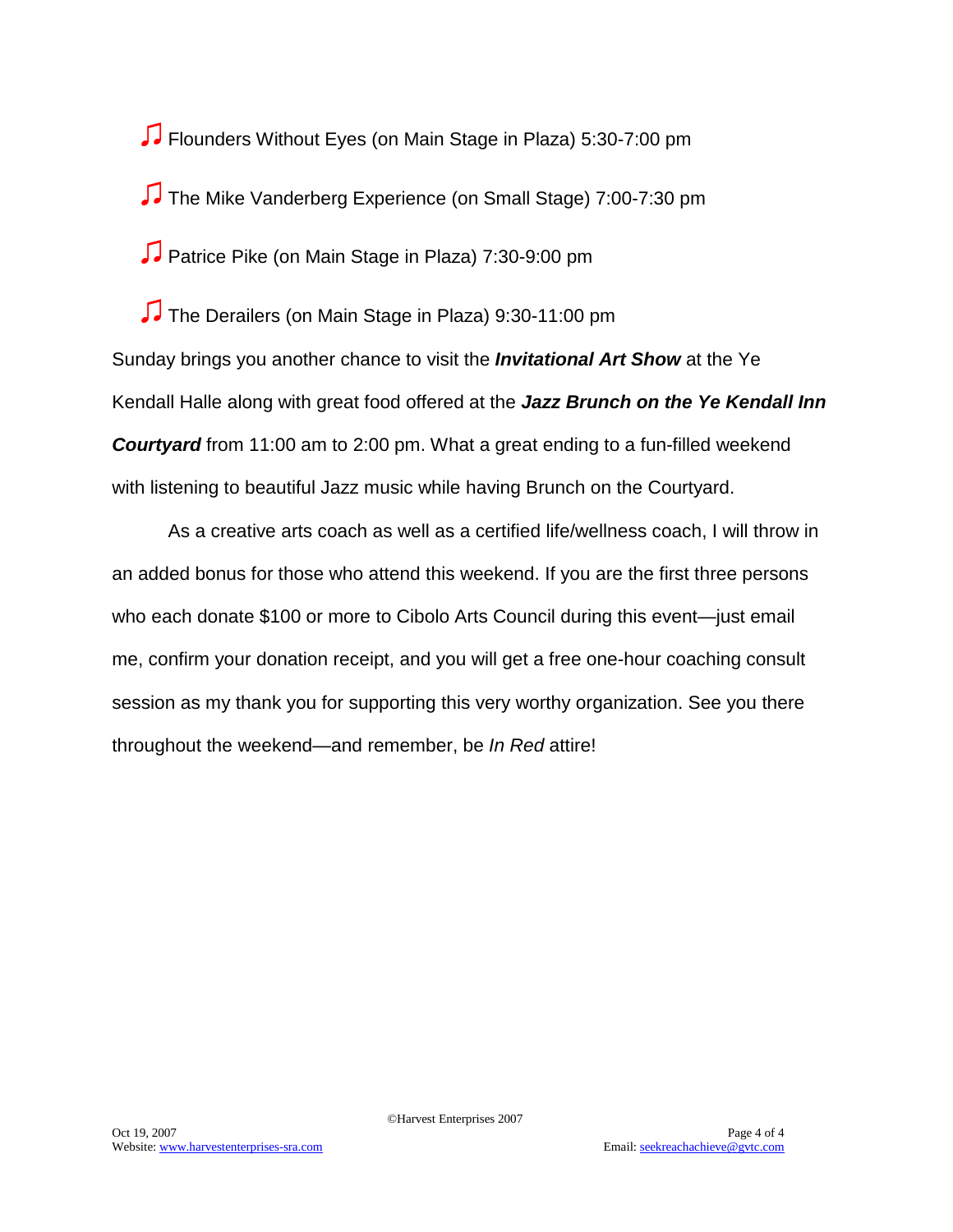



## *Art, Antiques, & Animals—Having fun while preserving the quality of your community* **(Topic of the Month: Recreation/Entertainment)**

Within your own small town community, look around to see what you may be missing. What do you find? I bet you will come up with more than just a walk in the park or going to Sonic. For Boerne, Texas, and the surrounding hill country, the holiday season is upon us; and plans for lighting up main street with holiday colors, parades, and songs are well on their way.

When I first moved to Boerne over three years ago, I instantly connected with the world of art, antiques from crystal to cars, and animals. These are three great ways to seek out having some fun—holding onto to your budget, of course! I'm sure for anyone who has visited the hill country and, particularly, Boerne, you will see an art gallery and antique store on just about every corner. And it's getting better everyday in quantity *and* quality—the best combination for growing a community's gems of activity.

Having fun in your own backyard is as simple as going to your local chamber of commerce and visitors/convention center websites to find gems you didn't know existed. In Boerne, for art, just visit the Boerne Area Artists Association and Cibolo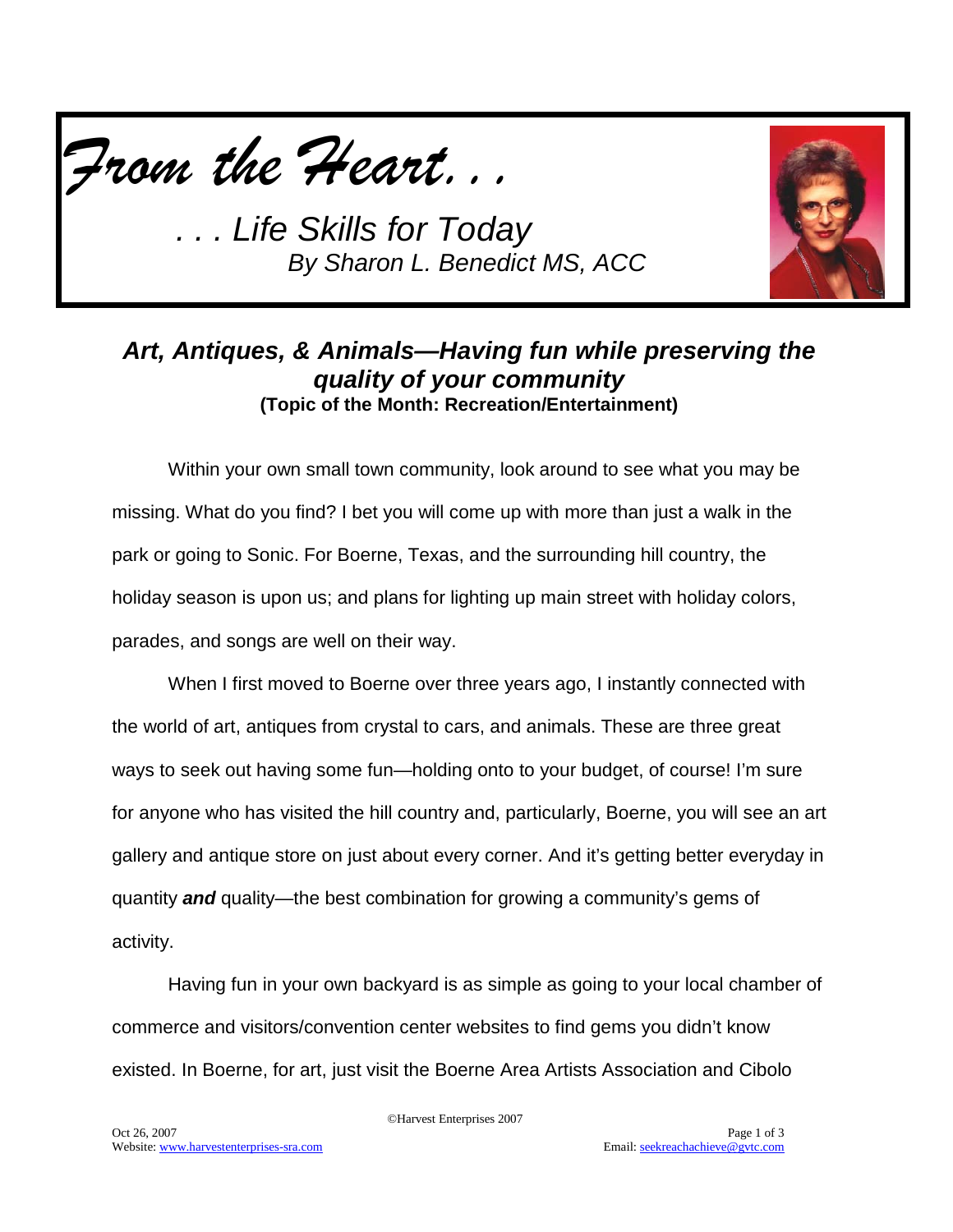Arts Council websites for the latest and greatest of galleries, art work, and artist studios to visit. Then move onto to antiques and old stuff in all its form—from some of the finer antique shops, historical farm equipment on display at the Agricultural Heritage Center & Museum, to the annual vintage autos that show up on the Main Plaza each year. In fact, the 15th Annual Key to the Hills Antique Show is upon us this weekend. So, check it out.

Let's not leave out the flora and fauna all around us. The hill country has a unique and valuable ecosystem needing to be enjoyed and preserved in all its diversity. Look around you and know that the rivers and countryside hold our region's history and legacy with every hill side and valley. Right in your our own backyard are vistas above on every trail, and below ground with the delight of caves calling you. From the many varieties of birds, bats, and bobcats, the fauna is also calling you. So, spend some time walking the trails, listening to the soft whistling native grasses and the life that makes your world beautiful.

Our beautiful region of the world is bringing many to our countryside to enjoy what we love so much. So, while we watch the hillsides continue to be developed into homes and businesses, let us never forget the essential quality of life needing protection that accompanies this growth. Let us welcome them with a solid and encompassing vision of the balance we seek—to accommodate this growth and preserve our flora, fauna, rivers, and countryside. Begin to get out there and experience the calm and wonder of nature's gift to us right here. Then start proactively supporting those with a passion and vision to merge our heritage with our fast approaching life in the hill country.